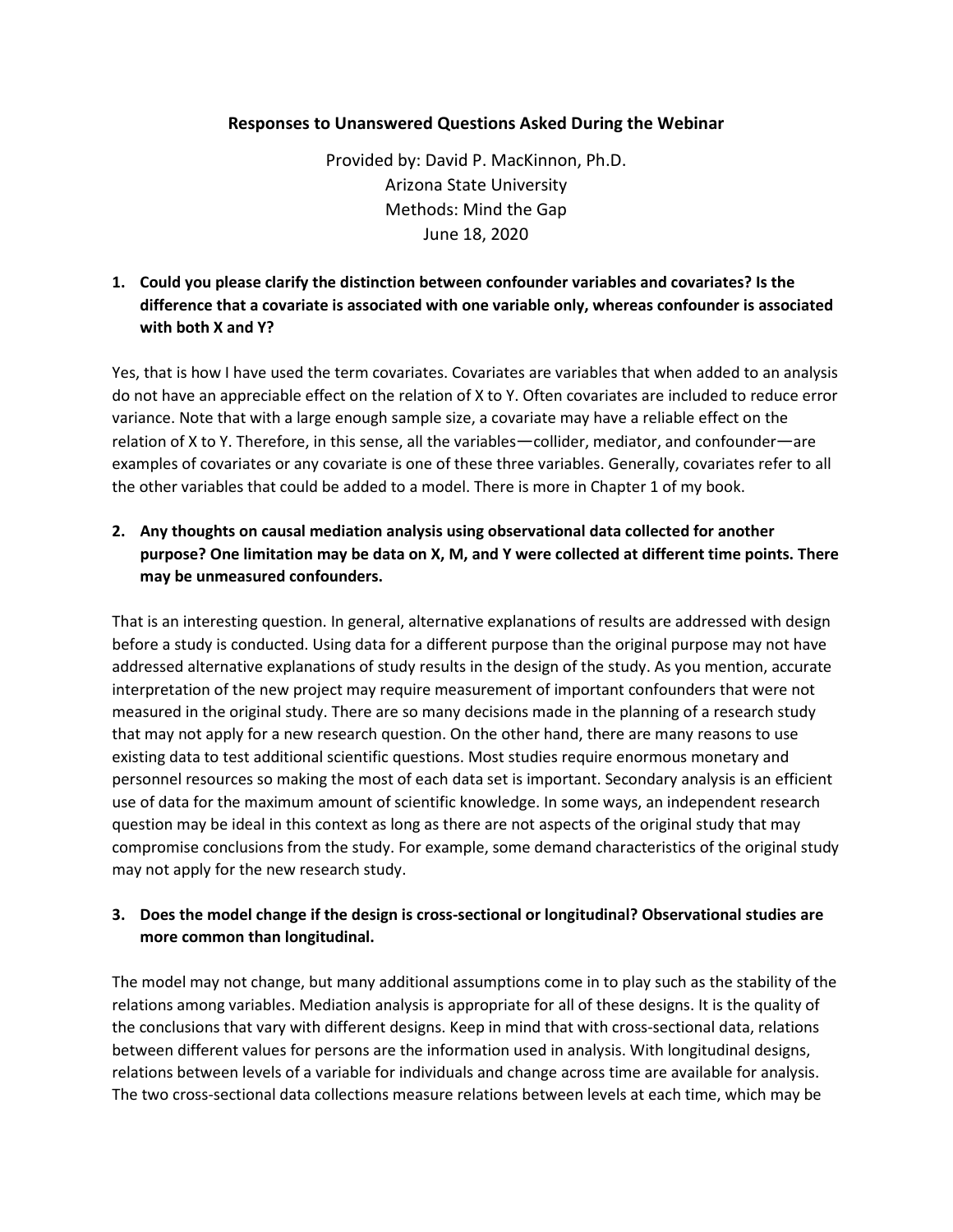very different from relations between changes over time. Information on assumptions of longitudinal data is covered in Chapter 8 of my 2008 book. There is some work on longitudinal models from a potential outcomes perspective as well—generally called analyses with time dependent covariates (see work by Robins and colleagues and sections of the VanderWeele text for an explanation on causal mediation and moderation to address longitudinal data).

**4. You mentioned that assumptions three and four in causal mediation analysis cannot be checked via the data and require sensitivity analysis. So how would one interpret the causal mediation analysis results with these assumptions?** 

If the assumptions are met, then the quantities are estimates of causal effects. If the assumptions are not satisfied, a researcher could conduct sensitivity analysis, for example, to find the size of the confounder effect that would make a mediated effect become nonsignificant or to become zero. It is an important question to address how bad the violation of assumptions have to be to compromise conclusions. Often, we refer to assumptions as met or not met when the violation of assumptions may not be a yes or no answer. Keep in mind that all models are abstractions of reality so the model may be off in one way or another. If all confounders are measured and included in the statistical analysis, then assumptions are satisfied, but this may not be possible in practice.

## **5. Is there a relationship between these causal estimates and predicted marginals? I'm mostly referring to predicted values.**

If you are referring to the predicted potential outcomes, the answer is yes. The causal estimates are differences in potential outcomes. The Marginal Structural Model used to estimate causal effects is a general model based on marginal quantities to estimate results in all potential outcomes.

# **6. The total and pure natural indirect effects sound similar to causal estimates of the ATT (average treatment effect for the treated) and ATU (average treatment effect for the untreated). Are they somehow related?**

Yes, except that the ATT usually refers to a non-randomized intervention effect so that effect can be obtained at different levels of treatment uptake. Yes, the ATT and ATU can be based on the potential outcomes/counterfactual framework.

## **7. How is the causal analysis for linear regression?**

Causal analysis focuses on conditions necessary to conclude there is a causal effect. Linear regression estimates are associations and do not necessarily have an interpretation as a causal effect. The best book description of this topic in my opinion is *Regression Analysis: A Constructive Critique* (Berk R. Sage Publications, Inc.; 2003). I think this book was ideal for me because the ideas were described from a traditional regression perspective, from which I am most familiar.

**8. Would statistical power of the causal mediation approach be comparable to conventional mediation reported in MacKinnon et al. (MacKinnon DP, Lockwood CM, Hoffman JM, West SG,**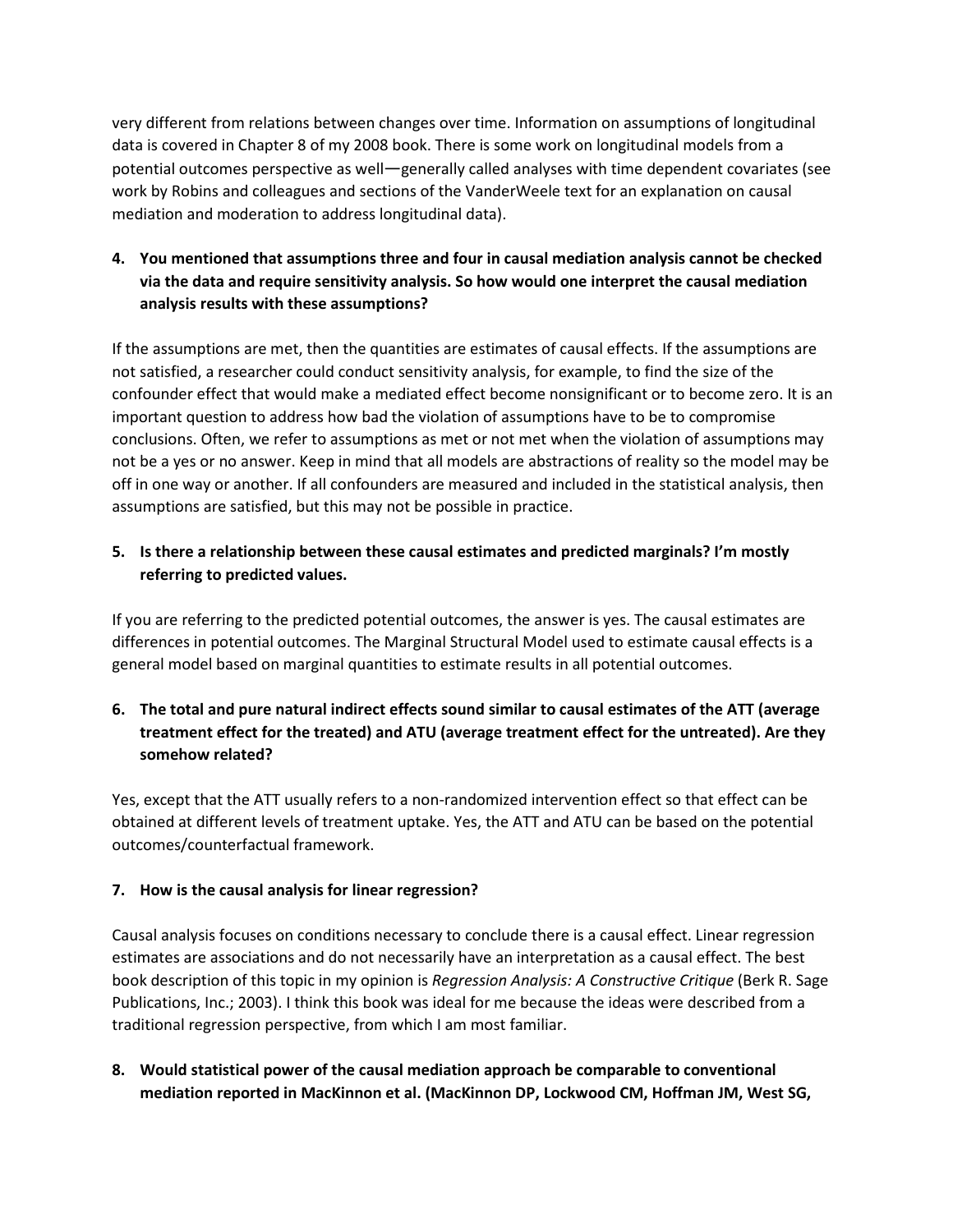## **Sheets V. [A comparison of methods to test mediation and other intervening variable effects.](https://pubmed.ncbi.nlm.nih.gov/11928892/)  [Psychological Methods.](https://pubmed.ncbi.nlm.nih.gov/11928892/) 2002;7(1):83–104. doi: 10.1037/1082-989X.7.1.83)?**

Yes, they are comparable. There are power results in the MacKinnon et al. paper cited at the beginning of the presentation (MacKinnon DP, Valente MJ, Gonzalez OJ. [The correspondence between causal and](https://pubmed.ncbi.nlm.nih.gov/31833021/)  [traditional mediation analysis: The link is the mediator by treatment interaction.](https://pubmed.ncbi.nlm.nih.gov/31833021/) Prevention Science. 2020:21;147–157. doi: 10.1007/s11121-019-01076-4). The supplemental materials for that paper include a program to compute power empirically for causal estimators and traditional single mediator models. There is some loss of power when adding the estimation of the XM interaction in the statistical model.

**9. Can you just confirm that when M is continuous and there is no XM interaction the following is correct?** 

**TDIE=indirect effect among treated in simple analysis PDIE=indirect effect among controls in simple analysis TDE=direct effect among treated in simple analysis PDE=direct effect among controls in simple analysis**

If the XM interaction is zero and assumptions are met, ab=TNIE=PNIE and c'=TNDE=PNDE. If the XM interaction is not zero then TNIE=simple mediated effect in the treatment group, PNIE=simple mediated effect in the control group, PNDE=simple direct effect in the control group, and TNDE=simple direct effect in the treatment groups. Please see slides 49 and 51 of the presentation.

# **10. Can traditional mediation analysis method be used for multilevel models? Would it be helpful to use it in a structural equation modeling (SEM) approach?**

The usual multilevel mediation analysis is a traditional mediation analysis. Multilevel structural equation modeling (MSEM) is a good approach. See MacKinnon and Valente for a description of multilevel mediation approaches that includes additional references (MacKinnon DP, Valente MJ[. Mediation from](https://pubmed.ncbi.nlm.nih.gov/25413658/)  [multilevel to structural equation modeling.](https://pubmed.ncbi.nlm.nih.gov/25413658/) Annals of Nutrition and Metabolism. 2014;65:198–204. doi: 10.1159/000362505). There are also papers that have examined the integration of causal estimation with the multilevel model (VanderWeele TJ. Direct and indirect effects for neighborhood-based [clustered and longitudinal data.](https://pubmed.ncbi.nlm.nih.gov/25473138/) Sociological Methods and Research. 2010;38(4):515–544. doi: 10.1177/0049124110366236; Pituch KA, Stapleton LM. Distinguishing between cross- and cluster- level mediation processes in the cluster randomized trial. Sociological Methods and Research. 2012;41(4):630–670. doi: 10.1177/0049124112460380).

#### **11. Which R package would you recommend for mediation analysis?**

They all have strengths. Imai and colleagues' causal mediation program has many capabilities—including outstanding plots for evaluating sensitivity to confounding (Tingley D, Yamamoto T, Hirose K, Keele L, Imai K. Mediation: R package for causal mediation analysis. Journal of Statistical Software. 2014; 59(5). doi: 10.18637/jss.v059.i05). Medflex is also outstanding (Steen J, Loeys T, Moerkerke B, Vansteelandt S. medflex: An R package for flexible mediation analysis using natural effect models. Journal of Statistical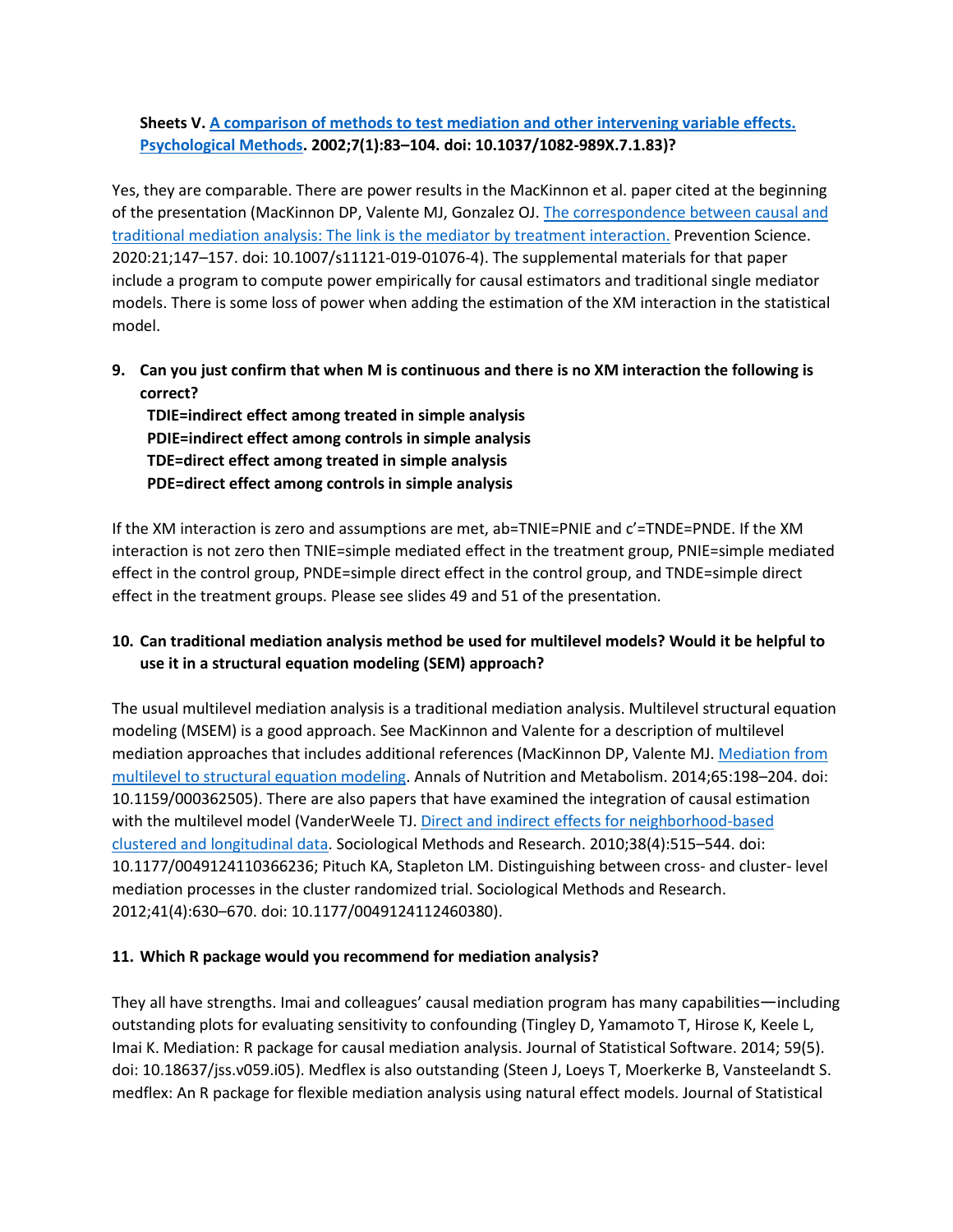Software. 2017;76(11). doi: 10.18637/jss.v076.i11). Mplus—not an R program—can estimate these models and handle missing data and other unique aspects of real data (see examples in Muthén BO, Muthén LK, Asparouhov T. *Regression and mediation analysis using Mplus*. Los Angeles, CA: Muthén & Muthén; 2017.). We have a program for plotting mediated effects (Fritz MS, MacKinnon DP. [A graphical](https://pubmed.ncbi.nlm.nih.gov/18411527/)  [representation of the mediated effect.](https://pubmed.ncbi.nlm.nih.gov/18411527/) Behavior Research Methods. 2008;40(1):55–60. doi: 10.3758/brm.40.1.55.) and another program to build confidence intervals based on the distribution of the product and other methods (Tofighi D., MacKinnon DP[. RMediation: An R package for mediation](https://pubmed.ncbi.nlm.nih.gov/21487904/)  [analysis confidence limits.](https://pubmed.ncbi.nlm.nih.gov/21487904/) Behavior Research Methods. 2011;43(3):692–700. doi: 10.3758/s13428-011- 0076-x).

### **12. What is the difference between direct effect and total effect between X and Y?**

Often these terms are mixed up in different research areas but it is not a big deal in my opinion. In a single mediator model, there are three effects—total effect of X on Y, an indirect effect X to M to Y, and the direct effect from X to Y, which is not through the mediator. The total effect is the entire effect of X on Y not considering the mediator. Often people call the total effect the direct effect, but this name is not consistent with the usual mediation literature where the direct effect is the effect of X on Y that is not through M.

# **13. These assumptions are very stringent. What are the effects of some of the assumptions (e.g., assumptions that there are not subgroups with different effects between treatment and outcome)?**

The violation of assumptions is usually not an either/or decision. It is likely that assumptions are violated to some extent in any analysis. The important point is whether the violation invalidates the conclusion of the study. The assumption of post-treatment confounders can be addressed with multiple mediator models and focusing on accurate estimation of the direct effect rather than the relation of M to Y. Ignoring subgroups that differ in their mediation model may still lead to an overall correct decision about a mediation process but it is possible to come up with situations where two groups have opposite patterns that would be missed when combined (see page 93 of Fairchild AJ, MacKinnon DP. A general model for testing mediation and moderation effects. Prevention Science. 2009;10(2):87–99. doi: 10.1007/s11121-008-0109-6).

## **14. Can you give an example of a collider situation? Can this be empirically tested?**

There are several interesting articles on this topic. Elwert and Winship give an excellent overview of collider effects, which they call endogenous selection effects. Collider effects occur when X and Y cause the collider but the relation between X and Y is adjusted for the collider. One way to adjust for a collider is to select a sample based on scores for the collider, which induces bias when estimating the X to Y relation. Examples are Berkson's paradox, birthweight paradox, and the obesity paradox. We have a couple papers under review that discuss methods for testing colliders. (Elwert F, Winship C[. Endogenous](https://pubmed.ncbi.nlm.nih.gov/30111904/)  [selection bias: the problem of conditioning on a collider variable.](https://pubmed.ncbi.nlm.nih.gov/30111904/) Annual Review of Sociology. 2014;40: 31–53. doi: 10.1146/annurev-soc-071913-043455).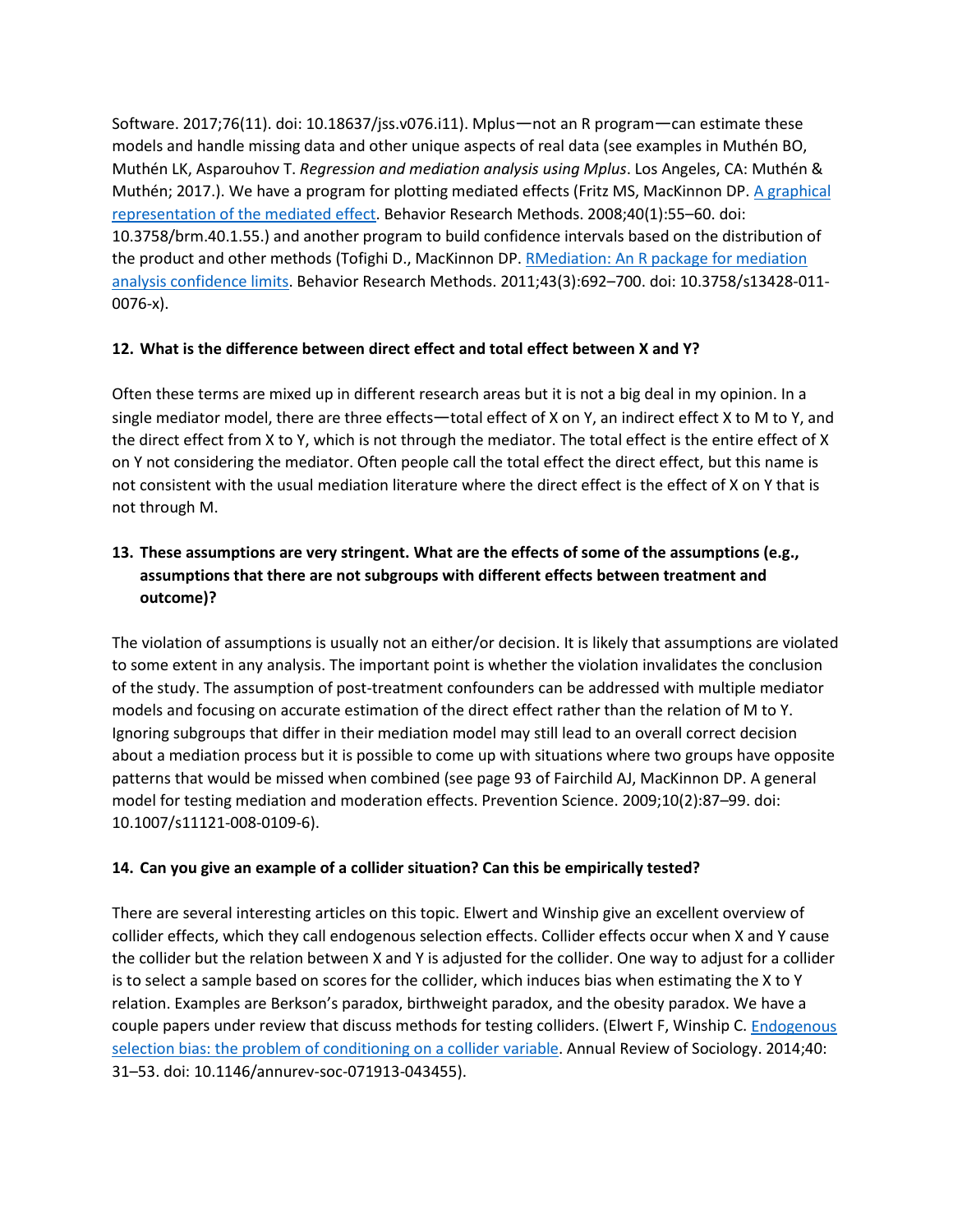## **15. In your article in 2018, significant relationship X -> Y is not necessary in the complete mediation model. Would you please elaborate this and how to interpret the results X-> M and M -> Y are significant, but not X -> Y?**

The test for mediation can have more power than the test of the overall effect of X on Y. More reasons are described in O'Rourke HP, MacKinnon DP. [Reasons for testing mediation in the absence of an](https://pubmed.ncbi.nlm.nih.gov/29553343/)  [intervention effect: A research imperative in prevention and intervention research.](https://pubmed.ncbi.nlm.nih.gov/29553343/) Journal of Studies on Alcohol and Drugs. 2018;79(2):171–181. doi: 10.15288/jsad.2018.79.171.

With inconsistent mediation models, the indirect effect and direct effect have opposite signs so that the total effect is less than the mediated effect and the test of mediation may have more power than the test of the overall effect of X on Y. For more on suppression and mediation see MacKinnon DP, Krull JL, Lockwood CM[. Equivalence of the mediation, confounding, and suppression effect.](https://pubmed.ncbi.nlm.nih.gov/11523746/) Prevention Science. 2000;1(4):173–181. doi: 10.1023/a:1026595011371.

### **16. Here are few additions to answers that I gave after the presentation.**

#### **Missing Data and Mediation Analysis**

Here are a few missing data and mediation papers to help you get started:

Enders CK, Fairchild AJ, MacKinnon DP. [A Bayesian approach for estimating mediation effects with](https://pubmed.ncbi.nlm.nih.gov/24039298/)  [missing data.](https://pubmed.ncbi.nlm.nih.gov/24039298/) Multivariate Behavioral Research. 2013;48(3):340–369. doi: 10.1080/00273171.2013.784862.

Zhang Z, Wang L. Methods for [mediation analysis with missing data.](https://pubmed.ncbi.nlm.nih.gov/25107523/) Psychometrika. 2013;78(1):154– 184. doi: 10.1007/s11336-012-9301-5.

#### **Causal Mediation Software**

When asked if SPSS had a program to estimate causal mediation effects, I was referring to the main SPSS program, which does not have such a program. There is an SPSS macro by Valeri and VanderWeele that will estimate causal mediation effects. I am not sure that it still works with the latest version of SPSS. Valeri L, VanderWeele TJ. [Mediation analysis allowing for exposure-mediator interactions and causal](https://pubmed.ncbi.nlm.nih.gov/23379553/)  [interpretation: Theoretical assumptions and implementation with SAS and SPSS macros.](https://pubmed.ncbi.nlm.nih.gov/23379553/) Psychological Methods. 2013;18(2):137–150. doi: 10.1037/a0031034.

Here is the citation for the causal mediation software paper that is in press. Valente MJ, Rijnhart JJM, Smyth H, Muniz FB, MacKinnon DP. Causal mediation programs in R, Mplus, SAS, SPSS, and STATA. Structural Equation Modeling: A Multidisciplinary Journal. In press.

There are many additional citations in this article but here are a few papers on causal mediation software:

Imai K, Keele L, Tingley D. A general approach to [causal mediation analysis.](https://pubmed.ncbi.nlm.nih.gov/20954780/) Psychological Methods. 2010;15(4):309–334. doi: 10.1037/a0020761.